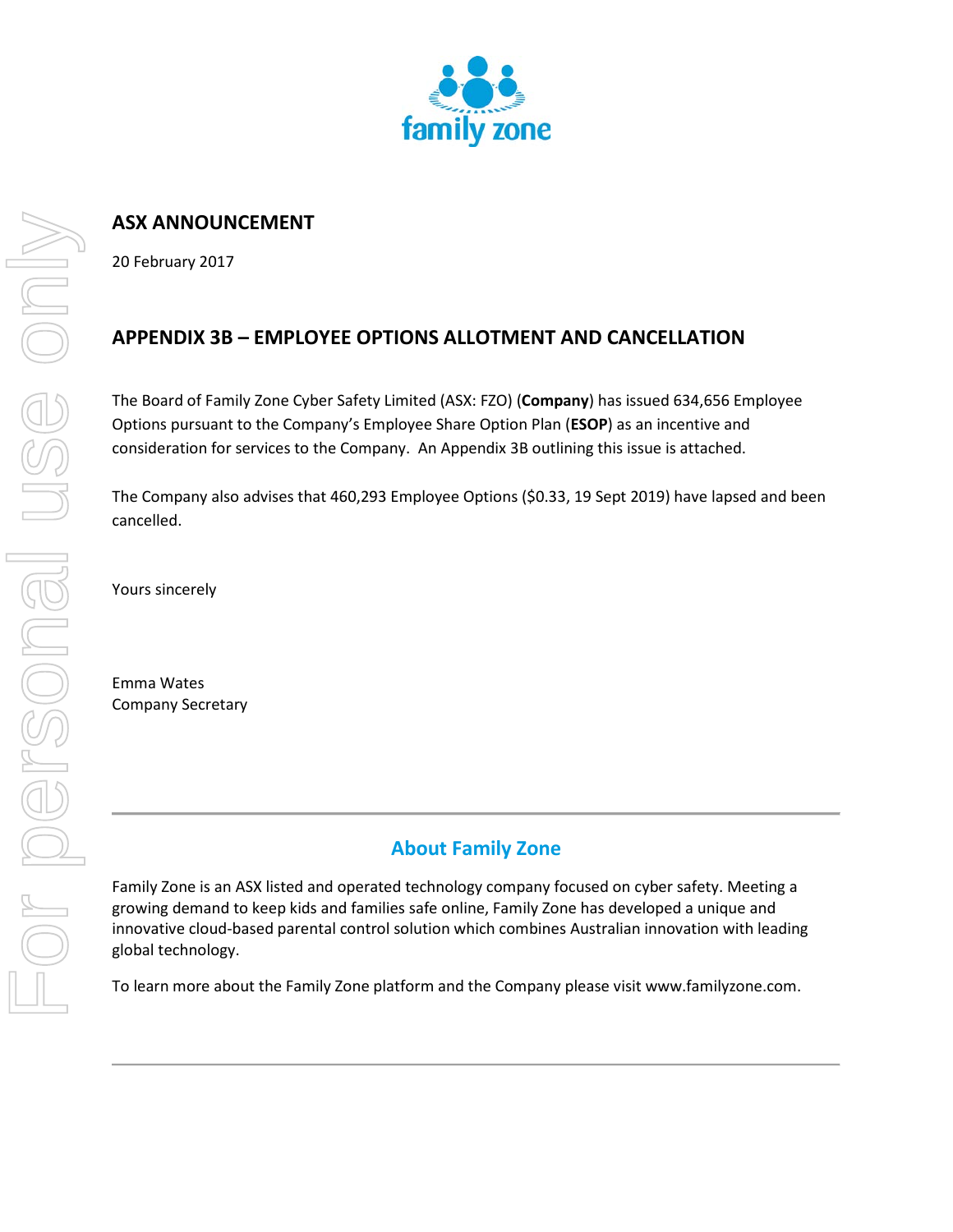# **Appendix 3B**

# **New issue announcement, application for quotation of additional securities and agreement**

*Information or documents not available now must be given to ASX as soon as available. Information and documents given to ASX become ASX's property and may be made public.*

Introduced 01/07/96 Origin: Appendix 5 Amended 01/07/98, 01/09/99, 01/07/00, 30/09/01, 11/03/02, 01/01/03, 24/10/05, 01/08/12, 04/03/13

Name of entity

Family Zone Cyber Safety Limited

ABN

33 167 509 177

We (the entity) give ASX the following information.

## **Part 1 - All issues**

*You must complete the relevant sections (attach sheets if there is not enough space).*

1 +Class of +securities issued or to be issued

Employee Options

2 Number of +securities issued or to be issued (if known) or maximum number which may be issued

634,656 Employee Options

<sup>+</sup> See chapter 19 for defined terms.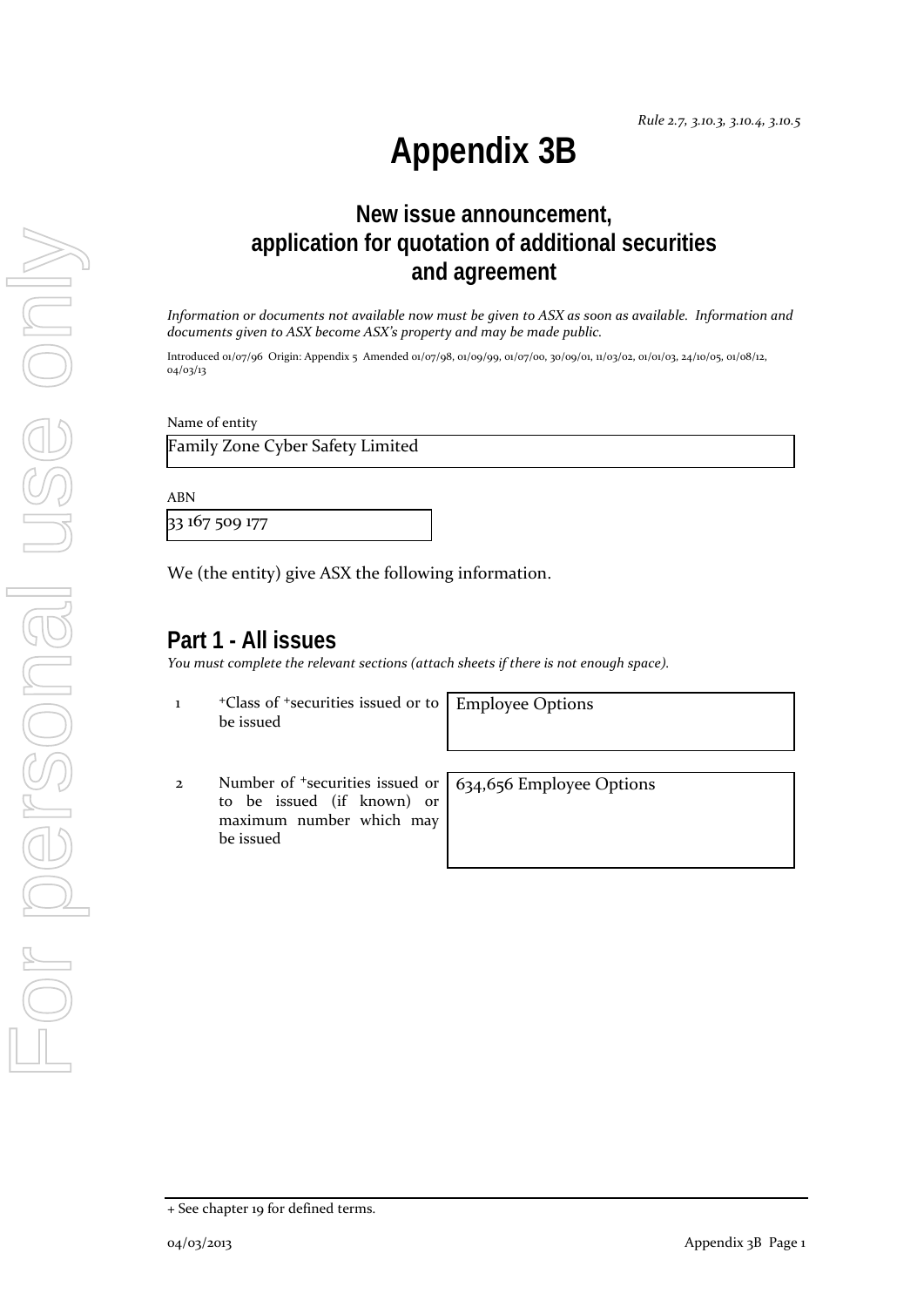3 Principal terms of the +securities (e.g. if options, exercise price and expiry date; if partly paid +securities, the amount outstanding and due dates for payment; if <sup>+</sup>convertible securities, the conversion price and dates for conversion)

4 Do the +securities rank equally in all respects from the <sup>+</sup>issue date with an existing +class of quoted +securities?

> If the additional <sup>+</sup>securities do not rank equally, please state:

- the date from which they do
- the extent to which they participate for the next dividend, (in the case of a trust, distribution) or interest payment
- the extent to which they do not rank equally, other than in relation to the next dividend, distribution or interest payment
- 5 Issue price or consideration | Nil cash consideration
- 6 Purpose of the issue (If issued as consideration for the acquisition of assets, clearly identify those assets)

#### **Employee Options**

Exercise price - \$0.33

Expiry -19 September 2019

The Options are subject to the following Vesting Conditions:

- i. 25% of the options will vest and become exercisable upon the Company having 20,000 paying subscribers registered by 31 December 2017;
- ii. 25% of the options will vest and become exercisable upon the Company having 30,000 paying subscribers registered by 31 December 2017; and
- iii. 50% of the options will vest and become exercisable upon the Company achieving \$10,000,000 of customer revenue in any of the financial years ended 30 June 2017, 30 June 2018 or 30 June 2019

#### **Employee Options**

No. On exercise of the Employee Options, fully paid ordinary shares will be issued which will rank equally with the Company's fully paid ordinary shares currently on issue.

#### **Employee Options**

Issue of options under the Company's Employee Share Option Plan as an incentive and consideration for services to be provided to the Company.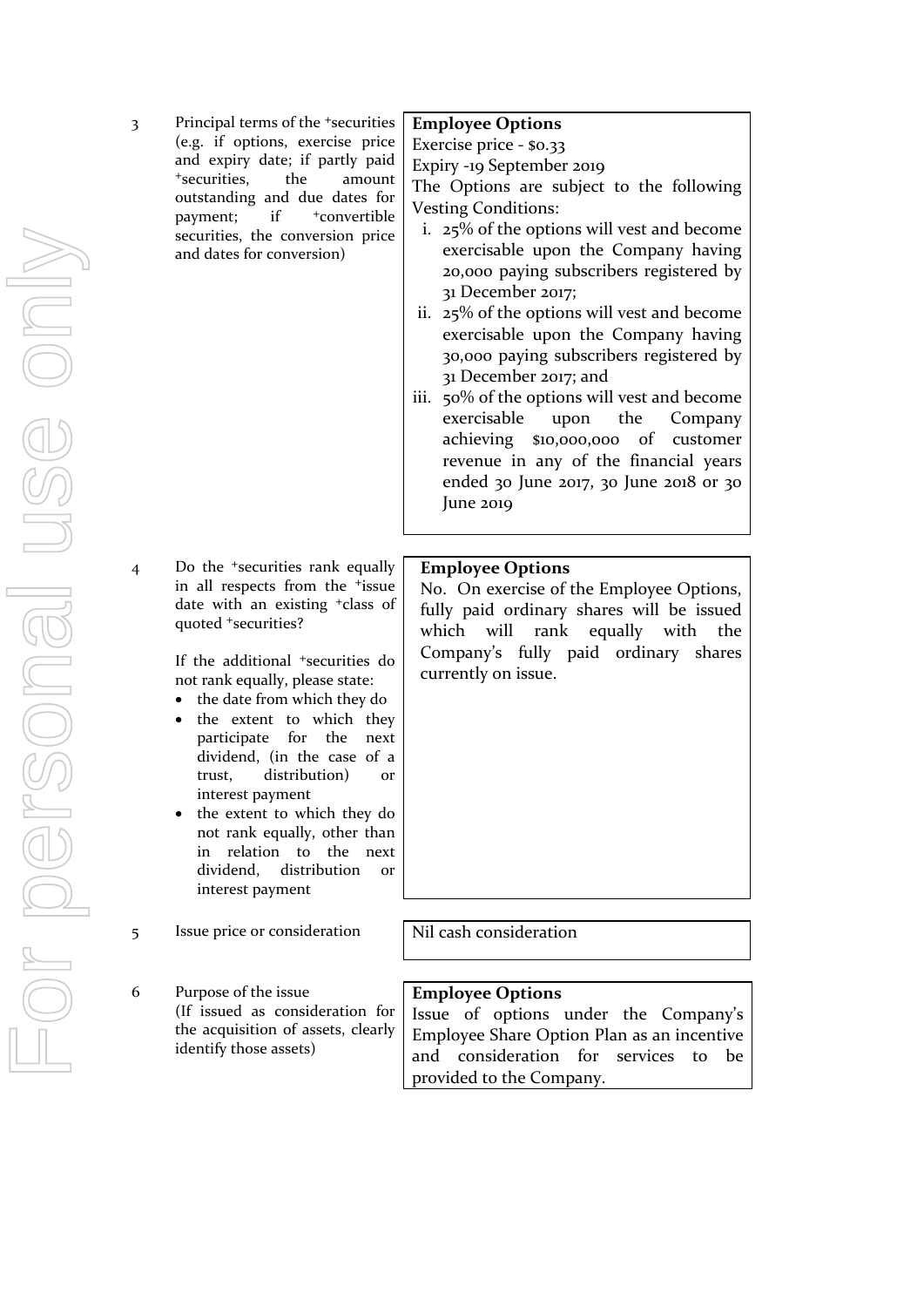- For personal use only For personal use onny
- 6a Is the entity an +eligible entity that has obtained security holder approval under rule 7.1A? Yes

If Yes, complete sections 6b – 6h *in relation to the +securities the subject of this Appendix 3B*, and comply with section 6i

- 6b The date the security holder resolution under rule 7.1A was passed
- 6c Number of +securities issued without security holder approval under rule 7.1
- 6d Number of +securities issued with security holder approval under rule 7.1A
- 6e Number of +securities issued with security holder approval under rule 7.3, or another specific security holder approval (specify date of meeting)
- 6f Number of +securities issued under an exception in rule 7.2
- 6g If +securities issued under rule 7.1A, was issue price at least 75% of 15 day VWAP as calculated under rule 7.1A.3? Include the +issue date and both values. Include the source of the VWAP calculation.

6h If +securities were issued under rule 7.1A for non-cash consideration, state date on which valuation of consideration was released to ASX Market Announcements

6i Calculate the entity's remaining issue capacity under rule 7.1 and rule 7.1A – complete Annexure 1 and release to ASX Market Announcements

+ See chapter 19 for defined terms.

634,656 Employee Options issued under the Company's ESOP (Exception 9).

Refer to Annexure 1

30 November 2016

Nil

N/A

N/A

Nil

Nil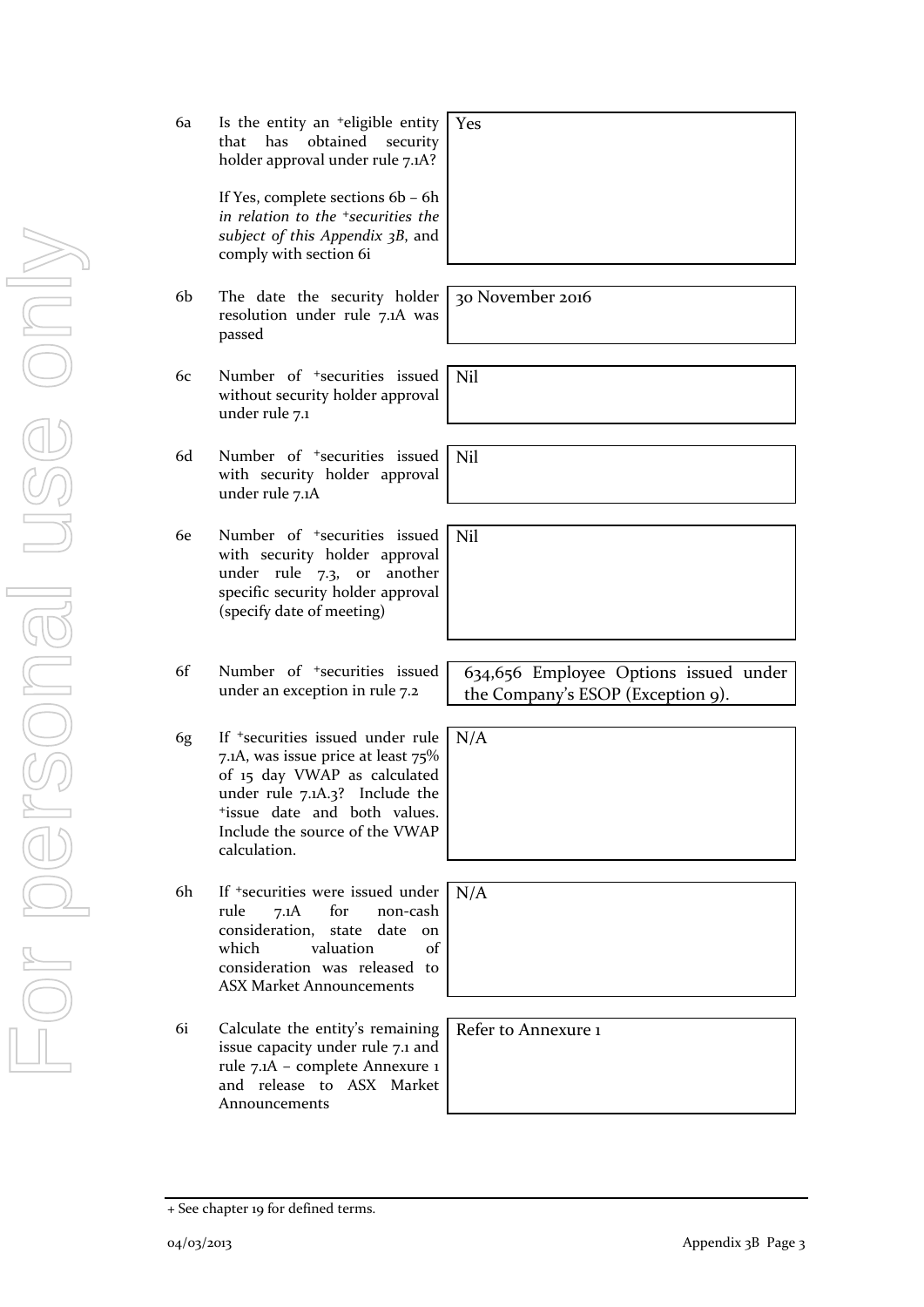7 +Issue dates

Note: The issue date may be prescribed by ASX (refer to the definition of issue date in rule 19.12). For example, the issue date for a pro rata entitlement issue must comply with the applicable timetable in Appendix  $7A$ .Cross reference: item 33 of Appendix 3B.

8 Number and <sup>+</sup>class of all <sup>+</sup>securities quoted on ASX (*including* the <sup>+</sup>securities in section 2 if applicable)

| Number     | <sup>+</sup> Class            |
|------------|-------------------------------|
| 45,091,928 | Ordinary fully paid<br>shares |

20 February 2017

|                                                                                                           |                                            | Number                                                               | <sup>+</sup> Class                                                                                                                              |
|-----------------------------------------------------------------------------------------------------------|--------------------------------------------|----------------------------------------------------------------------|-------------------------------------------------------------------------------------------------------------------------------------------------|
| Number and <sup>+</sup> class of all<br>9<br>*securities not quoted on<br>ASX<br><i>(including</i><br>the | 13,233,637                                 | Fully<br>paid<br>ordinary<br>shares<br>escrowed until 29 August 2018 |                                                                                                                                                 |
|                                                                                                           | *securities in section 2 if<br>applicable) | 4,652,141                                                            | Fully paid<br>ordinary<br>shares<br>escrowed for 12 months from issue<br>from<br>dates<br>14.03.2016<br>to<br>06.05.2016.                       |
|                                                                                                           |                                            | 833,333                                                              | Fully paid ordinary<br>shares<br>escrowed until 15 June 2017                                                                                    |
|                                                                                                           |                                            | 10,500,000                                                           | A Performance<br>Class<br><b>Shares</b><br>escrowed until 29 August 2018 or<br>29 August 2017 (Conversion ratio<br>into ordinary shares 1:1)    |
|                                                                                                           |                                            | 10,499,999                                                           | Class<br>B<br>Performance<br><b>Shares</b><br>escrowed until 29 August 2018 or<br>29 August 2017 (Conversion ratio<br>into ordinary shares 1:1) |
|                                                                                                           |                                            | 10,499,998                                                           | C Performance<br>Class<br><b>Shares</b><br>escrowed until 29 August 2018<br>(Conversion ratio into ordinary<br>shares 1:1)                      |
|                                                                                                           |                                            | 4,000,000                                                            | Incentive options (\$0.25, 20 May<br>2019) escrowed until 29 Aug 2018.                                                                          |
|                                                                                                           |                                            | 3,348,750                                                            | Unquoted options<br>$($ \$0.25,<br>29<br>August 2019) escrowed until 29<br>August 2018.                                                         |
|                                                                                                           |                                            | 6,745,001                                                            | Unquoted options<br>$($ so.25,<br>29<br>August 2019) escrowed until 23<br>August 2017                                                           |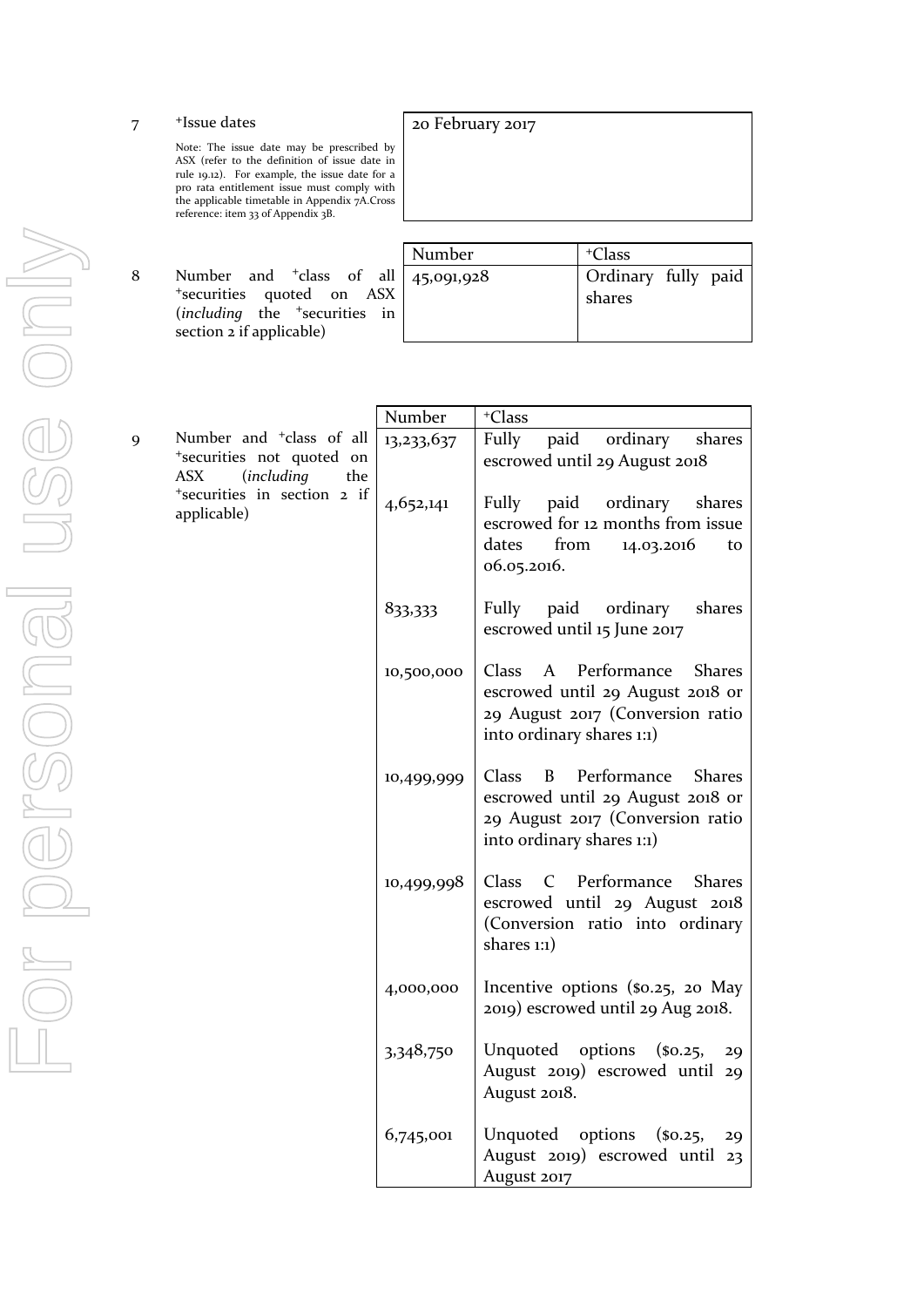| 3,899,773 | Employee options (\$0.33,<br>- 19<br>September 2019) subject to various<br>vesting conditions                               |
|-----------|-----------------------------------------------------------------------------------------------------------------------------|
| 1,000,000 | Employee options (\$0.33,<br>- 19<br>September 2019) subject to various<br>vesting conditions escrowed until<br>29 Aug 2018 |
| 6,000,000 | Employee options (\$0.30, 15 Dec<br>2019) subject to various vesting<br>conditions.                                         |

10 Dividend policy (in the of a trust, distribution policy) on the incre capital (interests)

| e case<br>ution |  |  |
|-----------------|--|--|
| eased           |  |  |

# **Part 2 - Pro rata issue**

| 11 | security holder approval<br><i>Is</i><br>required?                                                                   | N/A |
|----|----------------------------------------------------------------------------------------------------------------------|-----|
| 12 | Is the issue renounceable or non-<br>renounceable?                                                                   | N/A |
| 13 | Ratio in which the <sup>+</sup> securities<br>will be offered                                                        | N/A |
| 14 | <sup>+</sup> Class of <sup>+</sup> securities to which the<br>offer relates                                          | N/A |
| 15 | *Record date to determine<br>entitlements                                                                            | N/A |
| 16 | holdings<br>on different<br>Will<br>registers (or subregisters) be<br>aggregated<br>for calculating<br>entitlements? | N/A |
| 17 | Policy for deciding entitlements<br>in relation to fractions                                                         | N/A |

<sup>+</sup> See chapter 19 for defined terms.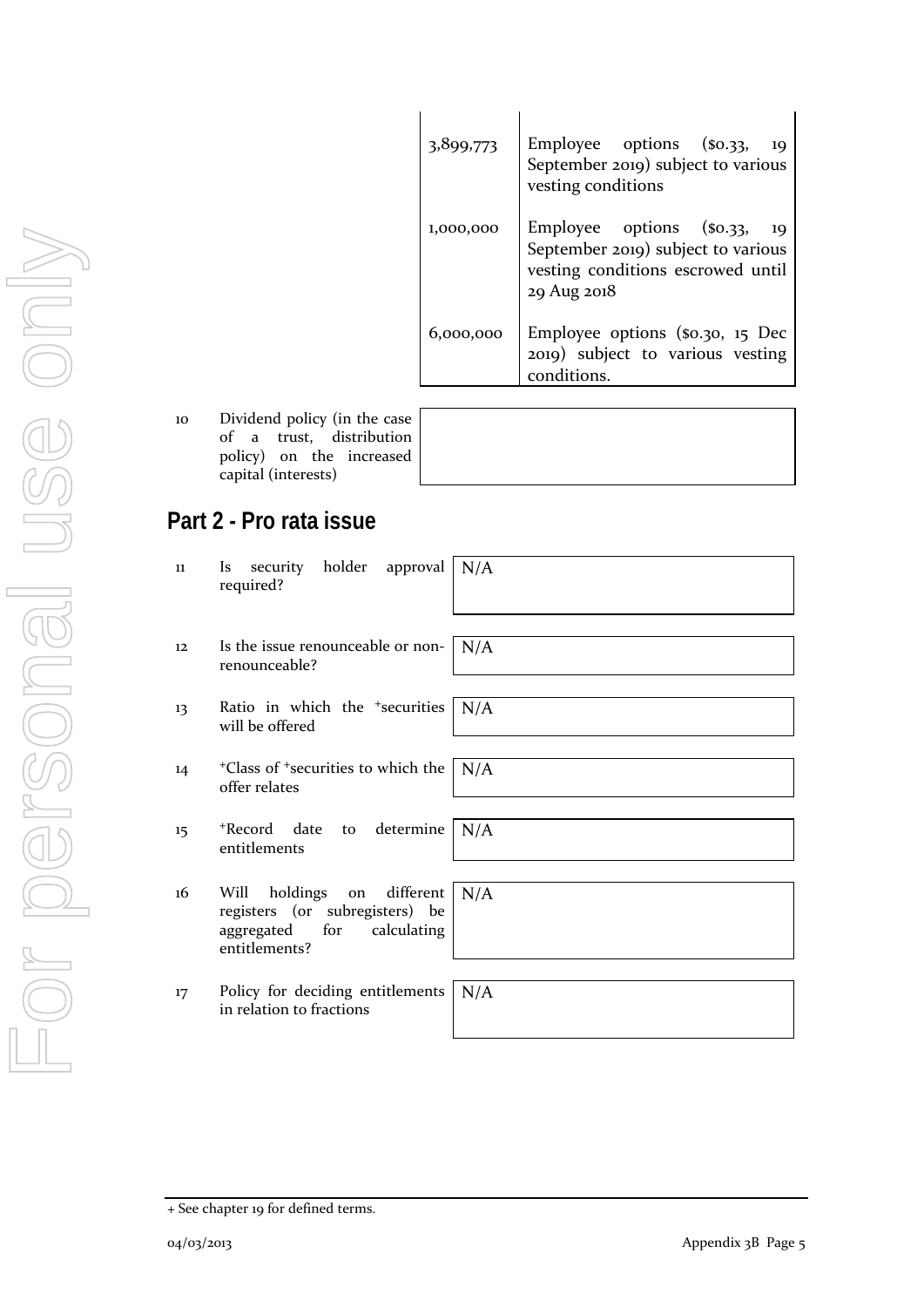| 18 | Names of countries in which the $\vert N/A \rangle$<br>entity has security holders who<br>will not be sent new offer<br>documents |  |
|----|-----------------------------------------------------------------------------------------------------------------------------------|--|
|    | Note: Security holders must be told how their<br>entitlements are to be dealt with.<br>Cross reference: rule 7.7.                 |  |
|    |                                                                                                                                   |  |
| 19 | Closing date for receipt of $N/A$<br>acceptances or renunciations                                                                 |  |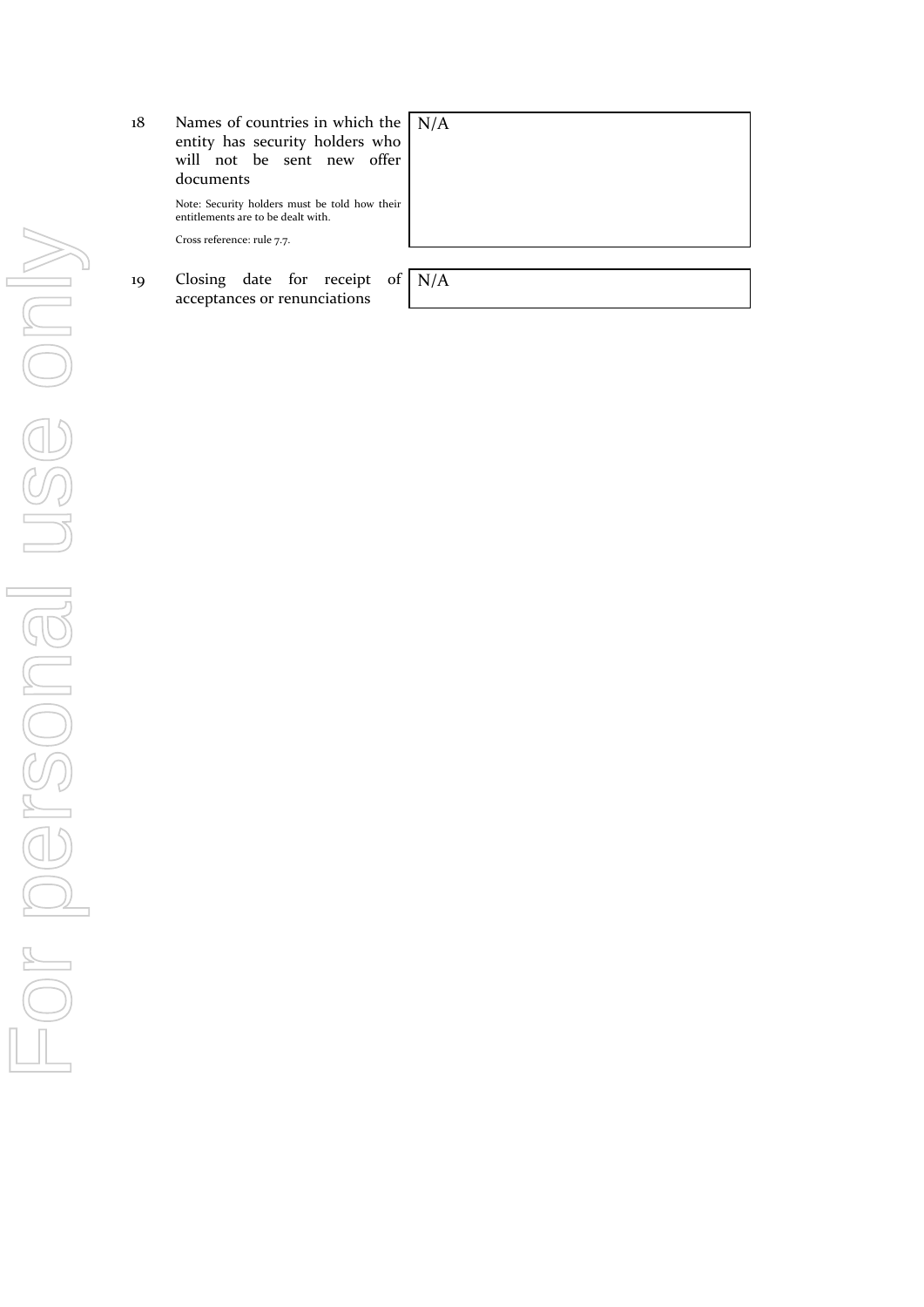For personal use only USE ONN Dr personal

#### 20 Names of any underwriters  $N/A$

- 21 Amount of any underwriting fee or commission
- 22 Names of any brokers to the issue N/A
- 23 Fee or commission payable to the broker to the issue
- 24 Amount of any handling fee payable to brokers who lodge acceptances or renunciations on behalf of security holders
- 25 If the issue is contingent on security holders' approval, the date of the meeting
- 26 Date entitlement and acceptance form and offer documents will be sent to persons entitled
- 27 If the entity has issued options, and the terms entitle option holders to participate on exercise, the date on which notices will be sent to option holders
- 28 Date rights trading will begin (if applicable)
- 29 Date rights trading will end (if applicable)
- 30 How do security holders sell their entitlements *in full* through a broker?
- 31 How do security holders sell *part* of their entitlements through a broker and accept for the balance?

+ See chapter 19 for defined terms.

| N/A |  |  |
|-----|--|--|

N/A

N/A

N/A

N/A

N/A

N/A

N/A

04/03/2013 Appendix 3B Page 7

N/A

N/A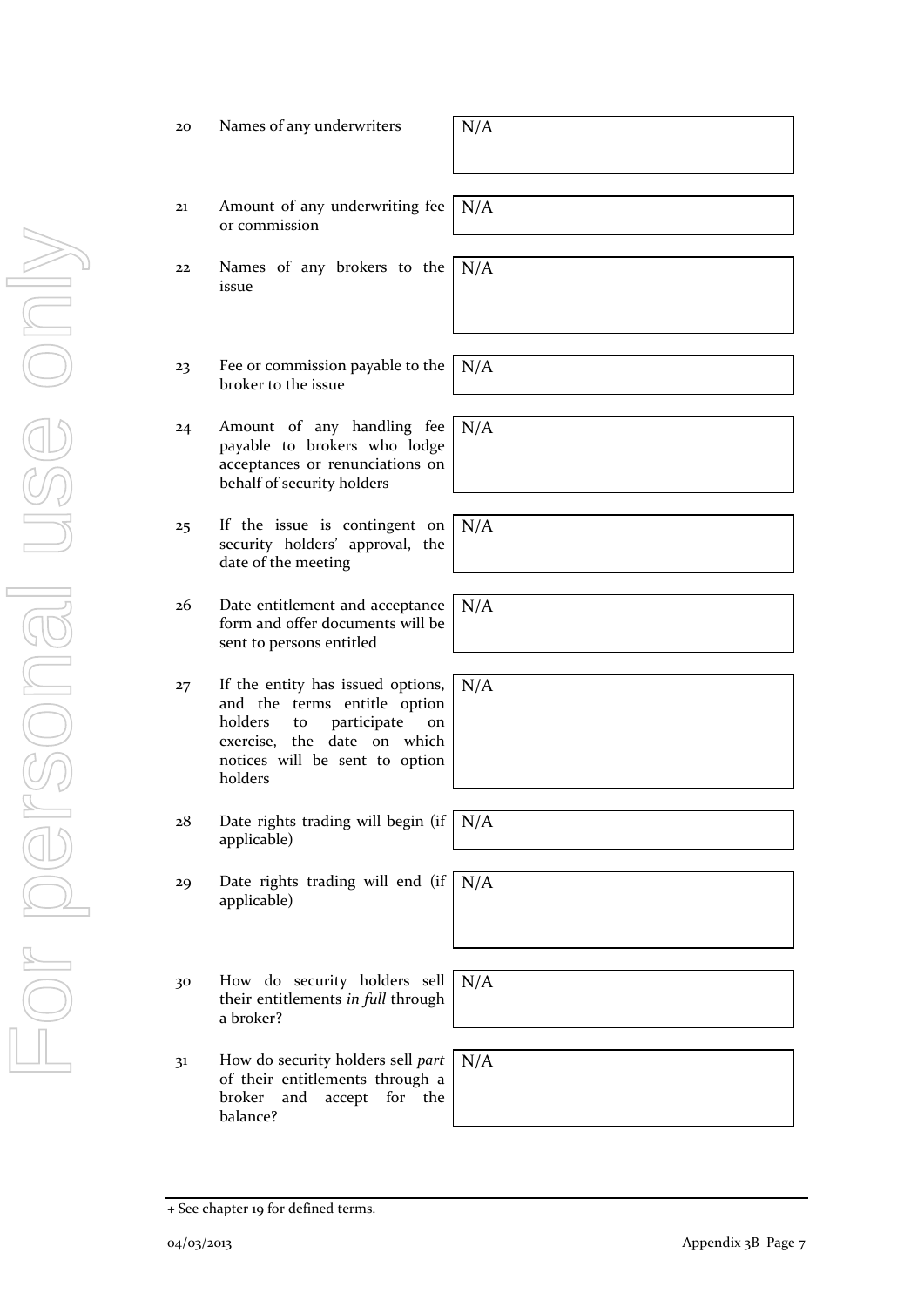- 32 How do security holders dispose of their entitlements (except by sale through a broker)? N/A
- 33 <sup>+</sup>Issue date

| N/A |  |  |
|-----|--|--|
|     |  |  |
|     |  |  |
|     |  |  |

## **Part 3 - Quotation of securities**

*You need only complete this section if you are applying for quotation of securities*

- 34 Type of <sup>+</sup>securities (*tick one*)
- 

(a)  $\blacksquare$  + Securities described in Part 1

#### (b) All other <sup>+</sup>securities

Example: restricted securities at the end of the escrowed period, partly paid securities that become fully paid, employee incentive share securities when restriction ends, securities issued on expiry or conversion of convertible securities

### **Entities that have ticked box 34(a)**

#### **Additional securities forming a new class of securities**

*Tick to indicate you are providing the information or documents*

- 35 If the +securities are +equity securities, the names of the 20 largest holders of the additional <sup>+</sup>securities, and the number and percentage of additional <sup>+</sup>securities held by those holders
- 36 If the <sup>+</sup>securities are <sup>+</sup>equity securities, a distribution schedule of the additional <sup>+</sup>securities setting out the number of holders in the categories 1 - 1,000 1,001 - 5,000 5,001 - 10,000 10,001 - 100,000 100,001 and over 37 A copy of any trust deed for the additional +securities

<sup>+</sup> See chapter 19 for defined terms.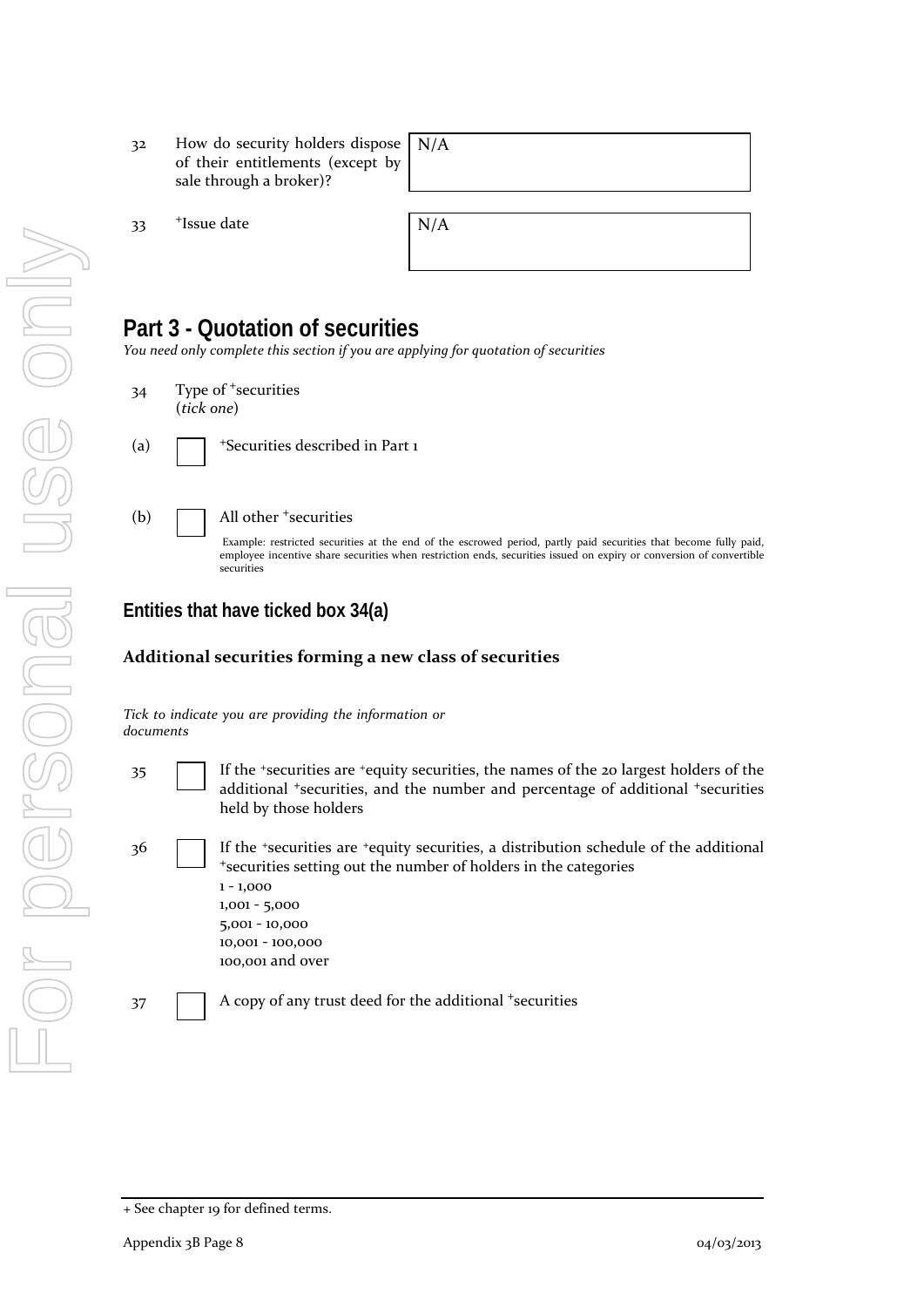## **Entities that have ticked box 34(b)**

- 38 Number of <sup>+</sup>securities for which <sup>+</sup>quotation is sought
- 39 <sup>+</sup>Class of <sup>+</sup>securities for which quotation is sought
- 40 Do the <sup>+</sup>securities rank equally in all respects from the <sup>+</sup>issue date with an existing <sup>+</sup>class of quoted <sup>+</sup>securities?

If the additional <sup>+</sup>securities do not rank equally, please state:

- the date from which they do
- the extent to which they participate for the next dividend, (in the case of a trust, distribution) or interest payment
- the extent to which they do not rank equally, other than in relation to the next dividend, distribution or interest payment
- 41 Reason for request for quotation now

Example: In the case of restricted securities, end of restriction period

(if issued upon conversion of another <sup>+</sup>security, clearly identify that other <sup>+</sup>security)

42 Number and <sup>+</sup>class of all <sup>+</sup>securities quoted on ASX (*including* the <sup>+</sup>securities in clause 38)

| Number | <sup>+</sup> Class |
|--------|--------------------|
|        |                    |
|        |                    |
|        |                    |
|        |                    |
|        |                    |
|        |                    |

|  | + See chapter 19 for defined terms. |  |  |  |
|--|-------------------------------------|--|--|--|
|--|-------------------------------------|--|--|--|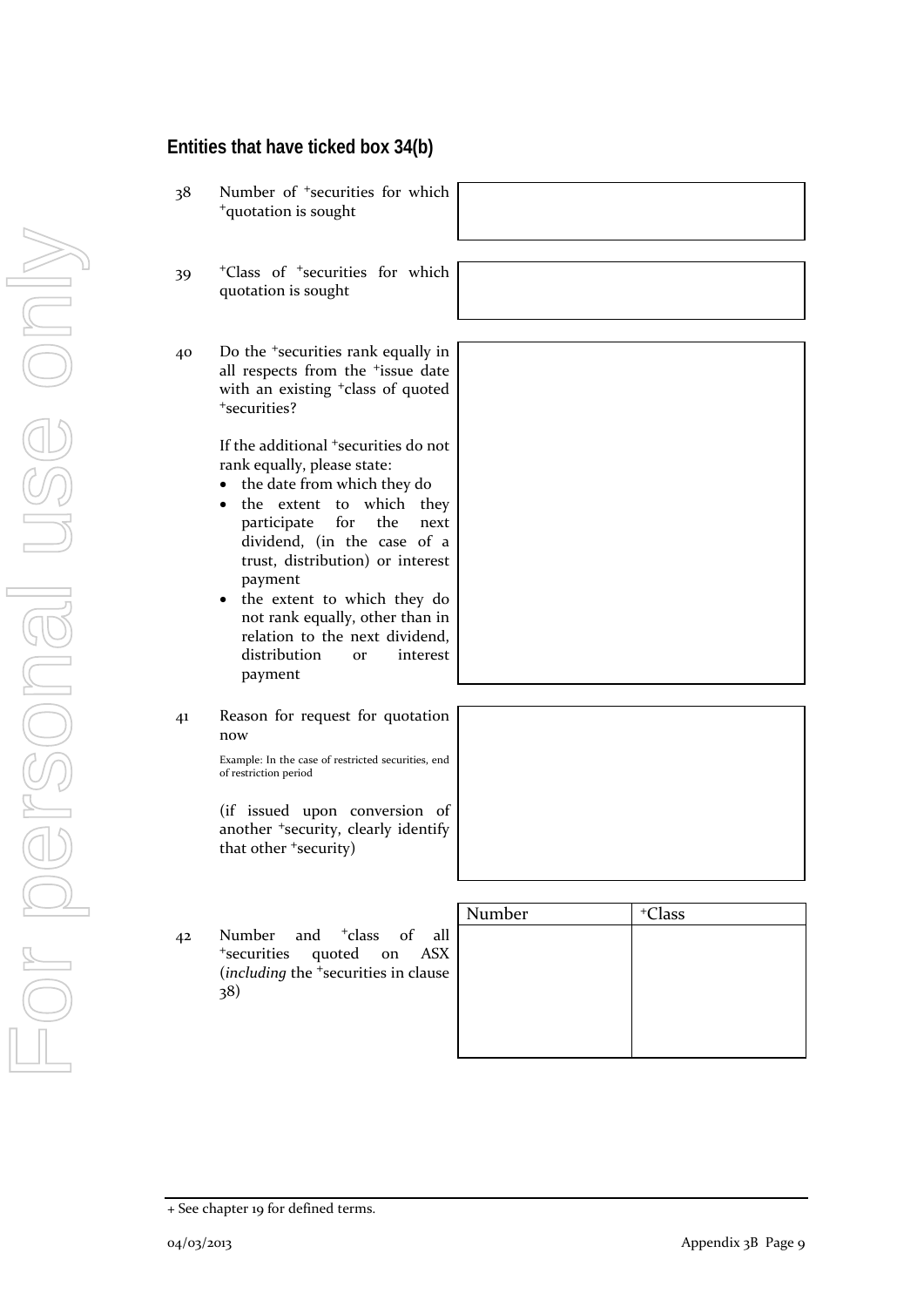#### **Quotation agreement**

- 1 <sup>+</sup>Quotation of our additional +securities is in ASX's absolute discretion. ASX may quote the +securities on any conditions it decides.
- 2 We warrant the following to ASX.
	- The issue of the +securities to be quoted complies with the law and is not for an illegal purpose.
	- There is no reason why those +securities should not be granted +quotation.
	- An offer of the <sup>+</sup>securities for sale within 12 months after their issue will not require disclosure under section  $707(3)$  or section  $1012C(6)$  of the Corporations Act.

Note: An entity may need to obtain appropriate warranties from subscribers for the securities in order to be able to give this warranty

- Section 724 or section 1016E of the Corporations Act does not apply to any applications received by us in relation to any +securities to be quoted and that no-one has any right to return any +securities to be quoted under sections 737, 738 or 1016F of the Corporations Act at the time that we request that the <sup>+</sup>securities be quoted.
- If we are a trust, we warrant that no person has the right to return the <sup>+</sup>securities to be quoted under section 1019B of the Corporations Act at the time that we request that the +securities be quoted.
- 3 We will indemnify ASX to the fullest extent permitted by law in respect of any claim, action or expense arising from or connected with any breach of the warranties in this agreement.
- 4 We give ASX the information and documents required by this form. If any information or document is not available now, we will give it to ASX before <sup>+</sup>quotation of the +securities begins. We acknowledge that ASX is relying on the information and documents. We warrant that they are (will be) true and complete.

| Sign here:  | (Company secretary) |
|-------------|---------------------|
| Print name: |                     |

== == == == ==

<sup>+</sup> See chapter 19 for defined terms.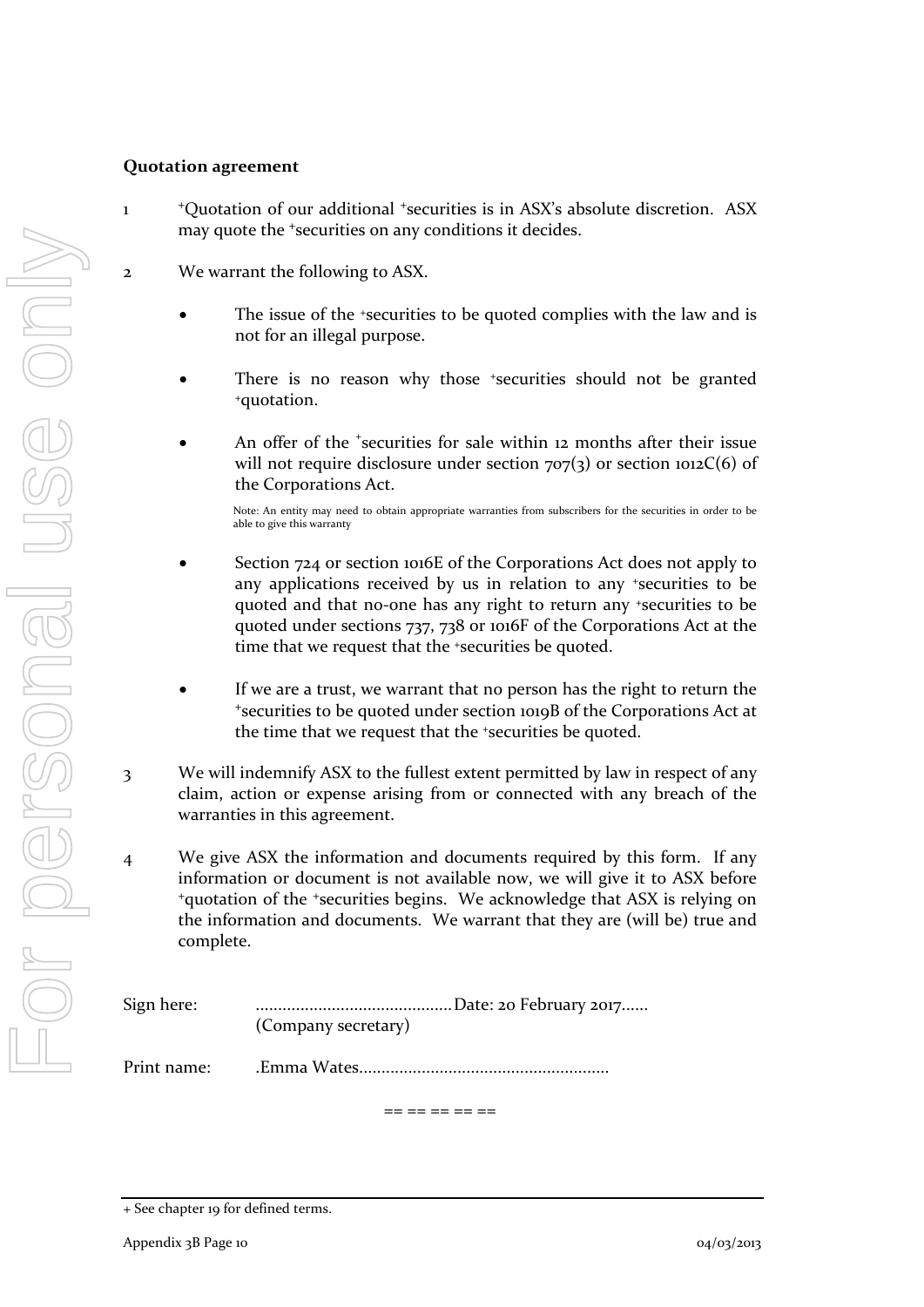# **Appendix 3B – Annexure 1**

# **Calculation of placement capacity under rule 7.1 and rule 7.1A for eligible entities**

Introduced 01/08/12 Amended 04/03/13

## **Part 1**

| Rule 7.1 - Issues exceeding 15% of capital                                                                                                                   |                                                                                                                                         |  |
|--------------------------------------------------------------------------------------------------------------------------------------------------------------|-----------------------------------------------------------------------------------------------------------------------------------------|--|
| Step 1: Calculate "A", the base figure from which the placement<br>capacity is calculated                                                                    |                                                                                                                                         |  |
| <b>Insert</b> number of fully paid <sup>+</sup> ordinary<br>securities on issue 12 months before the<br>*issue date or date of agreement to issue            | 61,977,706                                                                                                                              |  |
| Add the following:                                                                                                                                           |                                                                                                                                         |  |
| Number of fully paid <sup>+</sup> ordinary securities<br>issued in that 12 month period under an<br>exception in rule 7.2                                    |                                                                                                                                         |  |
| Number of fully paid <sup>+</sup> ordinary securities<br>٠<br>issued in that 12 month period with<br>shareholder approval                                    | 1,833,333 Shares issued under Appendix 3B<br>lodged with ASX 16 December 2016<br>(Shareholder approval obtained on<br>13 December 2016) |  |
| Number of partly paid +ordinary<br>securities that became fully paid in that<br>12 month period                                                              |                                                                                                                                         |  |
| Note:                                                                                                                                                        |                                                                                                                                         |  |
| Include only ordinary securities here -<br>other classes of equity securities cannot<br>be added<br>Include here (if applicable) the securities<br>$\bullet$ |                                                                                                                                         |  |
| the subject of the Appendix 3B to which<br>this form is annexed                                                                                              |                                                                                                                                         |  |
| It may be useful to set out issues of<br>٠<br>securities on different dates as separate<br>line items                                                        |                                                                                                                                         |  |
| <b>Subtract</b> the number of fully paid +ordinary<br>securities cancelled during that 12 month<br>period                                                    | Nil                                                                                                                                     |  |
| "А"                                                                                                                                                          | 63,811,039                                                                                                                              |  |

<sup>+</sup> See chapter 19 for defined terms.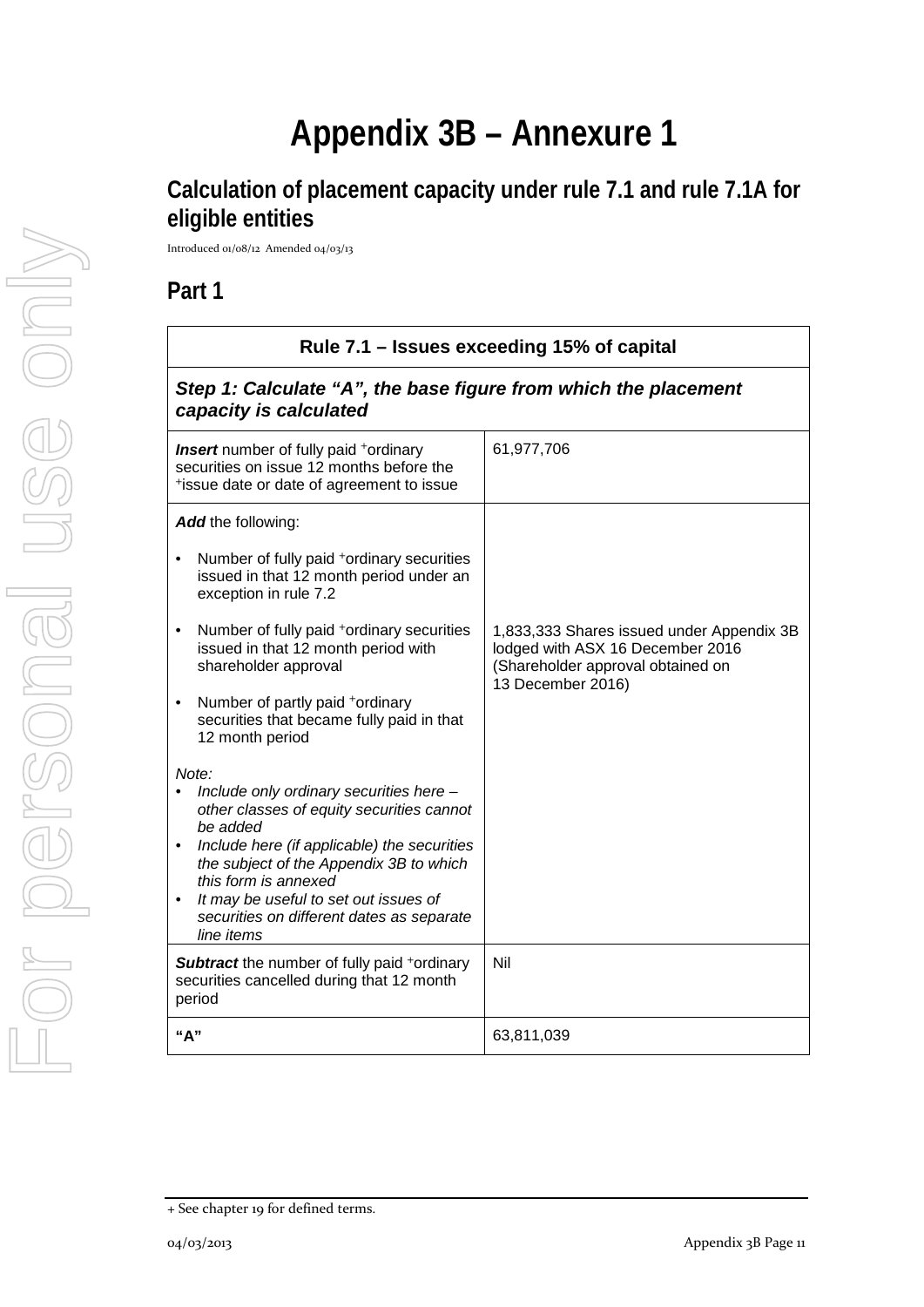| Step 2: Calculate 15% of "A"                                                                                                                                                                                                                                                                                                                                  |                                                                                                                                                                           |
|---------------------------------------------------------------------------------------------------------------------------------------------------------------------------------------------------------------------------------------------------------------------------------------------------------------------------------------------------------------|---------------------------------------------------------------------------------------------------------------------------------------------------------------------------|
| "B"                                                                                                                                                                                                                                                                                                                                                           | 0.15                                                                                                                                                                      |
|                                                                                                                                                                                                                                                                                                                                                               | [Note: this value cannot be changed]                                                                                                                                      |
| Multiply "A" by 0.15                                                                                                                                                                                                                                                                                                                                          | 9,571,655                                                                                                                                                                 |
| Step 3: Calculate "C", the amount of placement capacity under rule<br>7.1 that has already been used                                                                                                                                                                                                                                                          |                                                                                                                                                                           |
| Insert number of <sup>+</sup> equity securities issued<br>or agreed to be issued in that 12 month<br>period not counting those issued:                                                                                                                                                                                                                        | 7,721,165 fully paid ordinary shares agreed<br>to be issued pursuant to Fidelio Agency<br>Agreement (as varied).                                                          |
| Under an exception in rule 7.2                                                                                                                                                                                                                                                                                                                                |                                                                                                                                                                           |
| Under rule 7.1A<br>With security holder approval under rule<br>٠<br>7.1 or rule 7.4                                                                                                                                                                                                                                                                           | 166,667 Class A Performance Shares;<br>166,667 Class B Performance Shares; and<br>166,666 Class C Performance Shares<br>Issued under Appendix 3B dated<br>2 December 2016 |
| Note:<br>This applies to equity securities, unless<br>specifically excluded - not just ordinary<br>securities<br>Include here (if applicable) the securities<br>$\bullet$<br>the subject of the Appendix 3B to which<br>this form is annexed<br>It may be useful to set out issues of<br>$\bullet$<br>securities on different dates as separate<br>line items |                                                                                                                                                                           |
| "C"                                                                                                                                                                                                                                                                                                                                                           | 8,221,165                                                                                                                                                                 |
| Step 4: Subtract "C" from ["A" x "B"] to calculate remaining<br>placement capacity under rule 7.1                                                                                                                                                                                                                                                             |                                                                                                                                                                           |
| "A" x 0.15                                                                                                                                                                                                                                                                                                                                                    | 9,571,656                                                                                                                                                                 |

| . <i>.</i>                                      |                                                                    |
|-------------------------------------------------|--------------------------------------------------------------------|
| "A" x 0.15                                      | 9,571,656                                                          |
| Note: number must be same as shown in<br>Step 2 |                                                                    |
| Subtract "C"                                    | 8,221,165                                                          |
| Note: number must be same as shown in<br>Step 3 |                                                                    |
| <b>Total</b> ["A" $\times$ 0.15] – "C"          | 1,350,490                                                          |
|                                                 | [Note: this is the remaining placement<br>capacity under rule 7.1] |

<sup>+</sup> See chapter 19 for defined terms.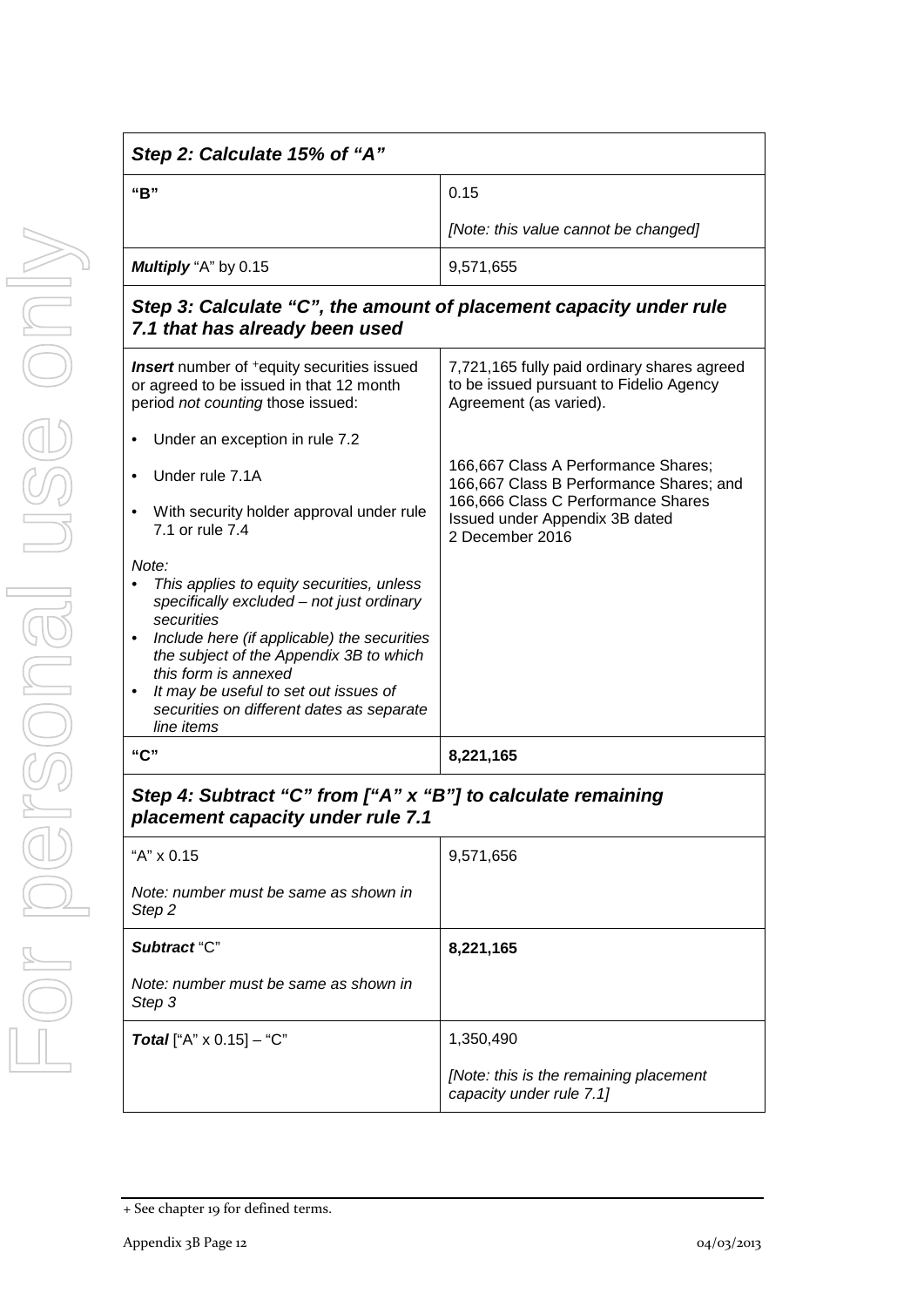# **Part 2**

| Rule 7.1A – Additional placement capacity for eligible entities                                                                                                                                                                                                                                                                                                                                                                                                                      |                                    |  |
|--------------------------------------------------------------------------------------------------------------------------------------------------------------------------------------------------------------------------------------------------------------------------------------------------------------------------------------------------------------------------------------------------------------------------------------------------------------------------------------|------------------------------------|--|
| Step 1: Calculate "A", the base figure from which the placement<br>capacity is calculated                                                                                                                                                                                                                                                                                                                                                                                            |                                    |  |
| "A"                                                                                                                                                                                                                                                                                                                                                                                                                                                                                  | 63,811,039                         |  |
| Note: number must be same as shown in<br>Step 1 of Part 1                                                                                                                                                                                                                                                                                                                                                                                                                            |                                    |  |
| Step 2: Calculate 10% of "A"                                                                                                                                                                                                                                                                                                                                                                                                                                                         |                                    |  |
| "D"                                                                                                                                                                                                                                                                                                                                                                                                                                                                                  | 0.10                               |  |
|                                                                                                                                                                                                                                                                                                                                                                                                                                                                                      | Note: this value cannot be changed |  |
| Multiply "A" by 0.10                                                                                                                                                                                                                                                                                                                                                                                                                                                                 | 6,381,104                          |  |
| Step 3: Calculate "E", the amount of placement capacity under rule<br>7.1A that has already been used                                                                                                                                                                                                                                                                                                                                                                                |                                    |  |
| <b>Insert</b> number of <sup>+</sup> equity securities issued<br>or agreed to be issued in that 12 month<br>period under rule 7.1A                                                                                                                                                                                                                                                                                                                                                   | 0                                  |  |
| Notes:<br>This applies to equity securities $-$ not<br>just ordinary securities<br>Include here $-$ if applicable $-$ the<br>securities the subject of the Appendix<br>3B to which this form is annexed<br>Do not include equity securities issued<br>under rule 7.1 (they must be dealt with<br>in Part 1), or for which specific security<br>holder approval has been obtained<br>It may be useful to set out issues of<br>securities on different dates as separate<br>line items |                                    |  |
| "E"                                                                                                                                                                                                                                                                                                                                                                                                                                                                                  | 0                                  |  |

<sup>+</sup> See chapter 19 for defined terms.